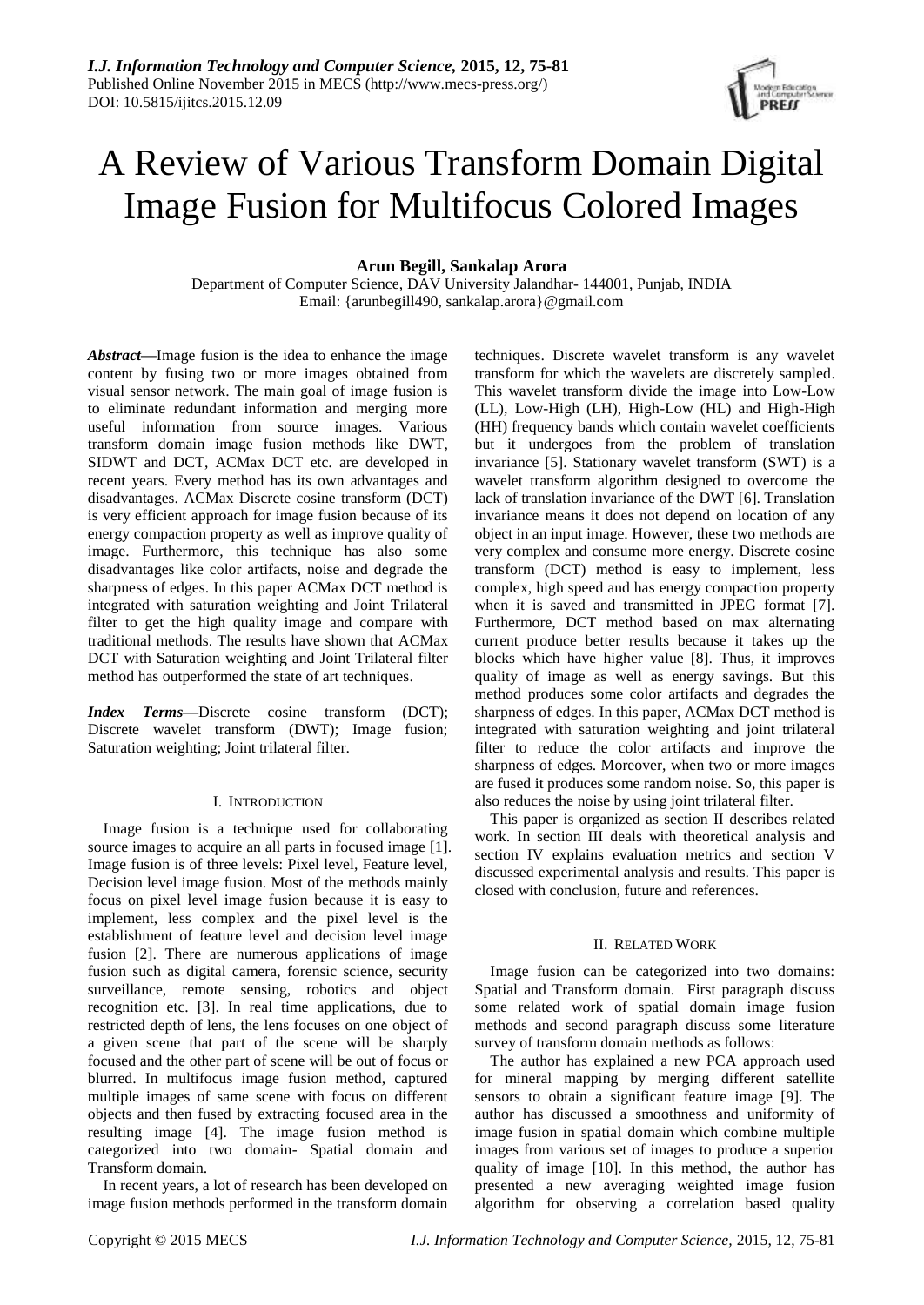measures which takes lot attention in recent years [11].

In this paper author has developed a new method of laplacian pyramid specially designed for medical images. With the increase of decomposition level of pyramid, it automatically increases a quality of fused image [12]. In this paper, the author has focused on IR images which are calculated in wavelet transform method. IR images contain less noise and produce a quality fused image with some loss of information [13]. This paper presents a discrete cosine transform method based on spatial frequency to obtain a focused everywhere image [14].

#### III. THEORETICAL ANALYSIS

In transform domain image fusion method, the pixels values are firstly transferred to frequency domain methods and then the pixels value is calculated. Various evaluated transform domain methods of image fusion are described below:

#### *A. Discrete Cosine Transform with Variance*

Discrete cosine transform is a finite sequence of data points in terms of a sum of cosine function oscillating at different frequencies. This method is based on variance computed in DCT domain [15]. Variance means how many variations occur in pixel values. The value of variance is generally based on activity level measure in applications of image processing. Moreover, in image fusion focused area gives more detailed information which corresponds to the high variance [16]. However, consistency verification is used for reduce some errors which occur due to undesirable effects or noise during the selection procedure of blocks between two images. Majority of filters are used for consistency verification. Generally 3\*3 neighborhood window is used for consistency verification. If window size increases then complexity also increases. The main disadvantage of this method is that it involves some complex operations when variance is computed and also degrades the boundaries of image. In case of consistency verification it raises the complexity when window size increases. DCT and Variance can be calculated by equations (1) and (2).

$$
F(u, v) = \frac{2}{N}c(u)(v)\sum_{y=0}^{N-1}\sum_{x=0}^{N-1}f(x, y)\cos\left(\frac{(2x+1)u\pi}{2N}\right) \cdot \cos\left(\frac{(2y+1)v\pi}{2N}\right)
$$
\n(1)

$$
\sigma^2 = \sum_{u=0}^{N-1} \sum_{v=0}^{N-1} F^{\wedge 2}(0,0) \tag{2}
$$

#### *B. Discrete Wavelet Transform (DWT)*

DWT is any wavelet transform for which the wavelets are discretely sampled. It captures both frequency and the location information [17]. It uses the high pass filter and low pass filter simultaneously. Following equation (3) defines the low pass filter and equation (4) defines the High pass filter.

$$
y_{low}[n] = \sum_{k=-\infty}^{\infty} x[k]h[2n-k] \tag{3}
$$

$$
y_{\text{low}}[n] = \sum_{k=-\infty}^{\infty} x[k]h[2n-k] \tag{4}
$$

where, x is contiguous series of pixel, g is the impulse response (basically low-pass filter), h is high-pass filter. This method consumes more time and has a problem of blockness and it does not produce high quality of image because it suffers from translation invariance problem.

#### *C. Shift Invariance Discrete Wavelet Transform (SIDWT)*

SIDWT is a wavelet transform algorithm designed to overcome the problem of translation-invariance of the discrete wavelet transform (DWT). This fusion method is shift invariant, indicating that it should not depend on position of object in an input image to be temporal stable and consistent within input sequence [18]. This method also consumes more time and discontinuities at the block boundaries are visible. SIDWT can be calculated using equations (5) and (6).

$$
w_i(n) = \sum_k b(2^i, k) s_i(n - k)
$$
 (5)

$$
s_{i+1}(n) = \sum_{k} c(2^{i}.k) s_i(n-k)
$$
 (6)

Elements  $w_i$  are used for wavelet sequence and elements  $s_i$  are used for scale sequence which is used as input for next decomposition level.  $b(2^i, k)$  and  $c(2^i, k)$ are used for analysis filters at level *i .*

#### *D. ACMax DCT*

This method is based on the selection procedure of alternating current (AC) coefficients which are computed in DCT domain. Higher value of AC coefficients means high quality and clarity of image [8]. AC coefficients can be calculated as equation (7).

$$
\sigma^2 = \sum_{i=1}^{63} A^{\wedge 2} \tag{7}
$$

The overall results of this method produce higher quality of image. This method does not compute any complex floating point operation such as mean etc. But due to transform domain this method produces some color artifacts which may reduce the performance of image fusion. Also this method degrades the sharpness of edges. Due to fusion of two or more images some random noise is also produced.

*E. ACMax DCT with Saturation Weighting (SW) and Joint Trilateral Filter (JTF)*

This method is same as ACMax DCT but in post processing of this method we use integrated Saturation weighting scheme and Joint Trilateral Filter to enhance the results [19][20]. Saturation weighting scheme is used to reduce color artifacts whereas joint trilateral filter is used to improve the sharpness of edges as well reduce some noise which is introduced due to transform domain method. Furthermore, this method outperforms the previous techniques. Saturation weighting and Joint Trilateral Filter can be calculated using equations (8) and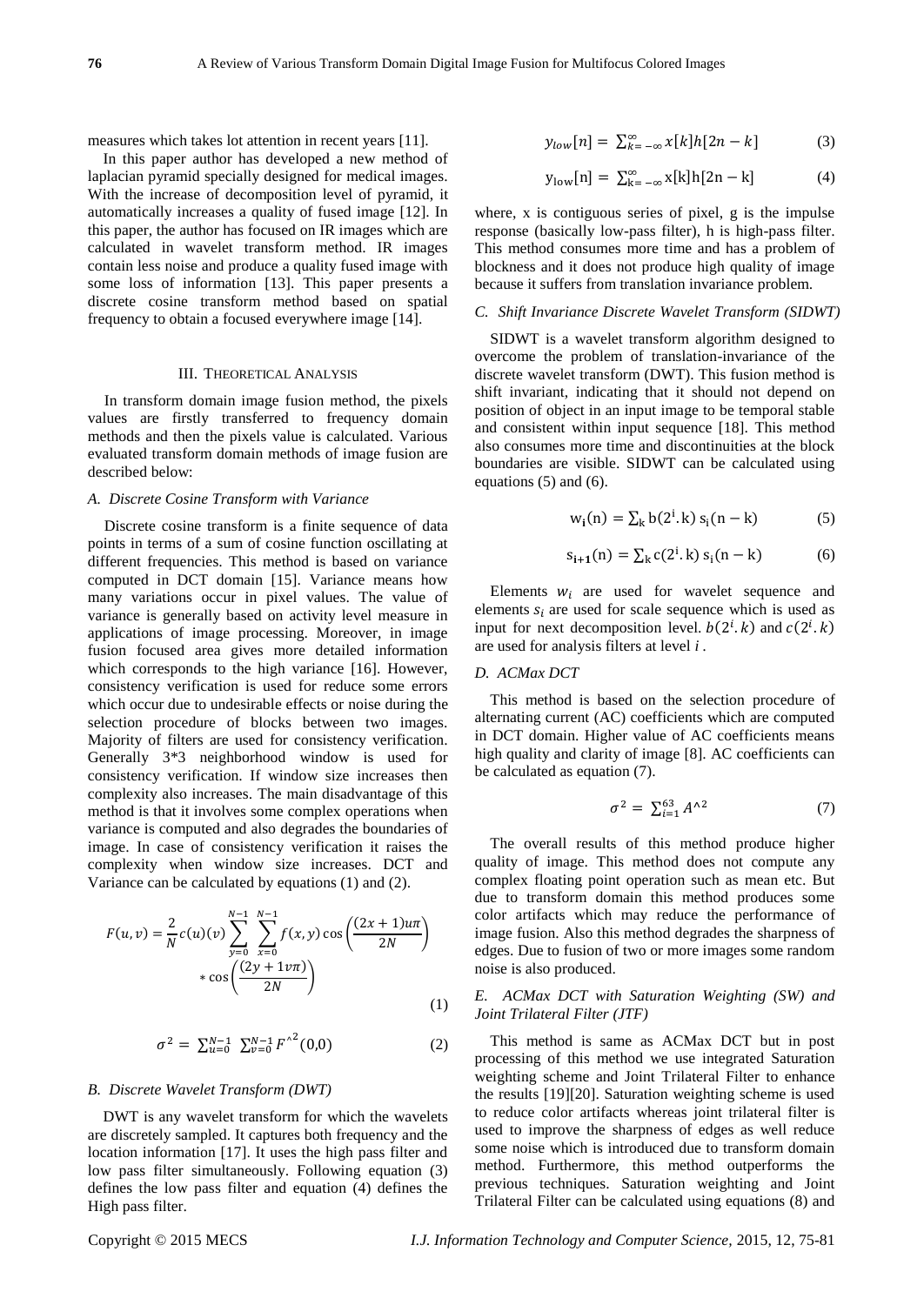(9).

$$
\int w^s \left( f(x) \right) (f_{i,\sigma}(x))^p dx^{1/M} = ke_i \tag{8}
$$

$$
JTF(I)_p = \frac{1}{\sum_{q \in w_k W_JTF_{pq}(G)} \sum_{q \in w_k} W_{JTF_{pq}}(G) I_q \quad (9)
$$

s denotes saturation factor,  $I_p$  and  $I_q$  are the intensity value at pixel p and q. G denotes guided image in local window.

#### IV. EVALUATION METRICS

It is very difficult to find differences in the quality of images visually by evaluated techniques. But the use of some performance metrics can describe both qualitative and quantitative measures.

## *A. Root Mean Squared Error (RMSE)*

Root mean squared error is computed to analyze an image quality. If the value of root mean squared error is high it signifies that image is of poor quality. Root mean squared error between the reference image and the fused image is computed by equation (10).

$$
RMSE = \sqrt{\frac{1}{MN} \sum_{m=1}^{M} \sum_{n=1}^{N} [P(m,n) - Q(m,n)]^2}
$$
\n(10)

*P (m, n)* is referenced image pixel value whereas *Q(m, n)* is the fused image pixel value. If *MSE= 0* then it is perfectly fused image whereas the fused image accurately equivalent to the reference image.

#### *B. Peak Signal to Noise Ratio (PSNR)*

This metric is used to calculate the peak signal-to-noise ratio between two images. This section is commonly used as a quality measurement between source images and outcome or fused image. If the value of PSNR is high it means fused image is of high quality. PSNR value is evaluated by equation (11):

$$
PSNR = 10 \log_{10} \left( \frac{255^2}{MSE} \right) \tag{11}
$$

#### *C. Mean Structural Similarity Index (SSIM)*

In many practical applications, where reference image is not available and a no-reference or blind quality assessment approach is desirable, the structural similarity measure is a quality criterion used for objective estimation of fused image [21]. The simple form of the metric that is used to calculate the structural similarity between two signal vectors *i* and *j* is given by equation (12).

$$
SSIM(i,j) = \left(\frac{2\mu_i \mu_j + c_1}{\mu_i^2 + \mu_j^2 + c_1}\right) \left(\frac{2\sigma_{ij} + c_2}{\sigma_i^2 + \sigma_j^2 + c_2}\right) \tag{12}
$$

the vectors *i* and *j* are used as sample means for  $\mu_i$  and  $\mu_j$ , sample variances for  $\sigma_i^2$  and  $\sigma_j^2$ , and sample crosscovariance for  $\sigma_{ii}$  respectively.  $c_1$  and  $c_2$  are used as default values such as 0.01 and 0.03. The average of the SSIM values across the image (MSSIM) gives the final quality metric.

## *D. Spatial Frequency (SF)*

The row and column frequencies of the fused image F of size R\*S is computed as given in equation (13) and (14).

$$
RF = \sqrt{\frac{1}{RS} \sum_{r=0}^{R-1} \sum_{s=1}^{S-1} [F(r,s) - F(r,s-1)]^2}
$$
 (13)

$$
CF = \sqrt{\frac{1}{RS} \sum_{s=0}^{S-1} \sum_{r=1}^{R-1} [F(r,s) - F(r-1,s)]^2}
$$
 (14)

The overall spatial frequency of the fused image which is based on edge information is evaluated as equation (15).

$$
SF = \sqrt{(RF)^2 + (CF)^2}
$$
\n<sup>(15)</sup>

#### V. EXPERIMENTS

For the experiments, the Matrix Laboratory (MATLAB) image processing toolbox is used for designing and implementation of all algorithms.

#### *A. Experimental Setup*

Four sets of input images such as Dravid, Lays, Eye and Page are taken. Each set consists of 2 partially blurred images. In first three sets, images are partially focused on left part and right part. In fourth set first image is focused on lower part and another image is focus on upper part as shown in Figure 1.





Copyright © 2015 MECS *I.J. Information Technology and Computer Science,* 2015, 12, 75-81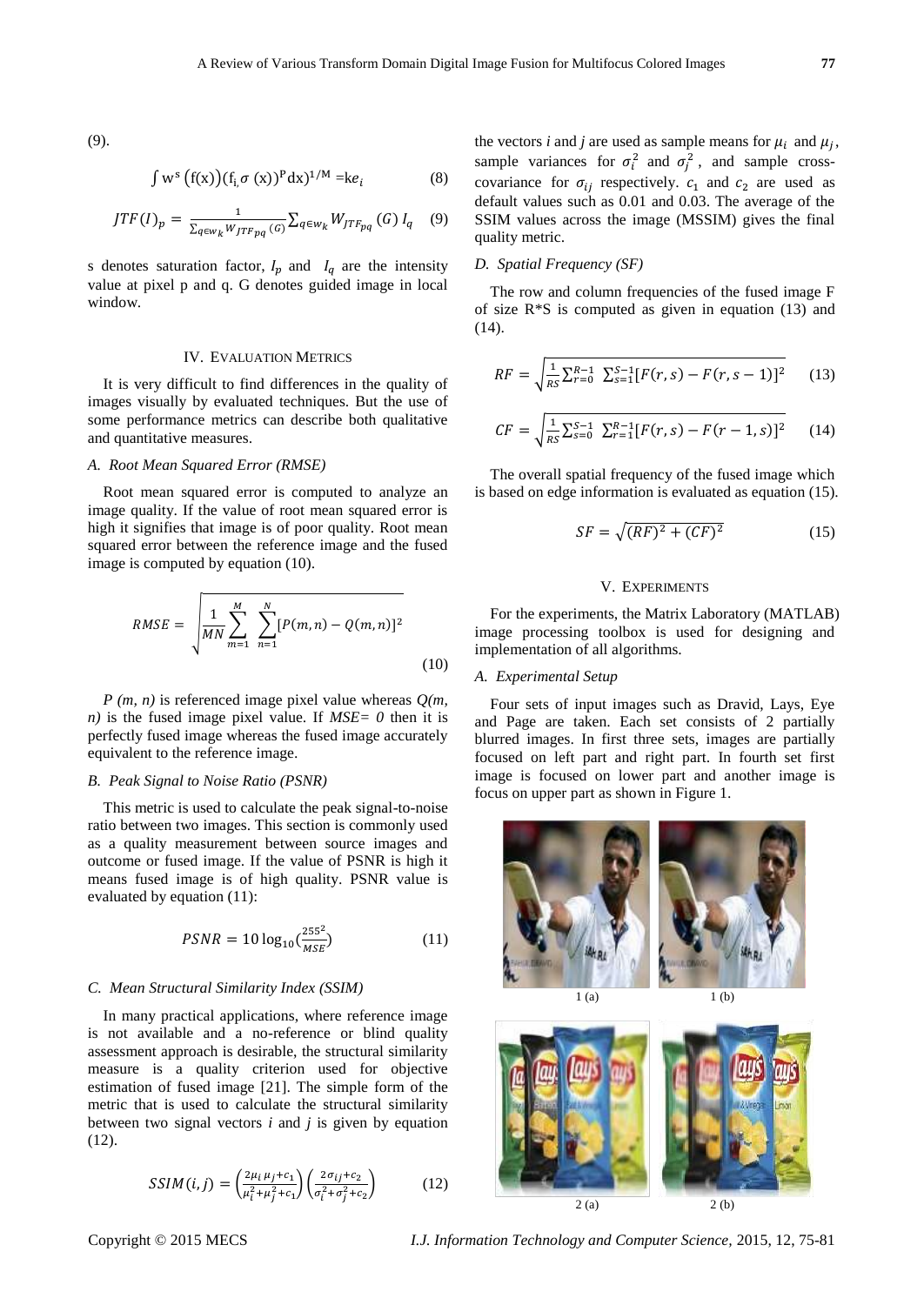

Fig. 1. Input images (a) Focused on left (b) Focused on right

Fuse these 4 sets of partially focused images by different image fusion algorithms like:

- 1) DCT with Variance
- 2) DCT with VarianceCV
- 3) DWT with DBSS
- 4) SIDWT with Haar
- 5) ACMax DCT with CV
- 6) ACMax DCT with Saturation weighting (SW) and Joint Trilateral Filter (JTF)

and compare the results on the basis of already mentioned evaluation metrics.

## *B. Results and Discussion*

On applying different image fusion algorithms, the following fused images are obtained as shown in Figure 2. The quality evaluations are done in form of some evaluation metrics as:

*1) Root mean squared error (RMSE):* From Figure 3 represents a vertical bar graph of Root mean squared error, it can be clearly shown that there is decrease in RMSE value of images using ACMax DCT with SW and JTF technique as compared to other techniques. This decrease represents improvement in the objective quality of the image.

Table 1 shows the quantized analysis of the Root mean squared error. As Root mean square error needs to be reduced therefore the ACMax DCT with SW and JTF algorithm is showing better results than the available methods as Root mean square error is less in every case.



Fig. 3. Root mean squared error evaluation of ACMax DCT with SW and JTF, ACMax DCT, DWT, SIDWT, DCT+VAR and DCT+VARCV

Table 1. Root Mean Squared Evaluation

| Image<br>name | <b>DCT</b><br>$\pm$<br>Var | <b>DCT</b><br>VarCV | <b>DWT</b><br><b>DBSS</b> | <b>SIDWT</b><br>Haar | AC<br>Max<br><b>DCT</b> | AC<br>Max SW<br>and JTF |
|---------------|----------------------------|---------------------|---------------------------|----------------------|-------------------------|-------------------------|
| Dravid        | 4.0095                     | 4.0095              | 1.1100                    | 15.1630              | 0.3170                  | 0.0619                  |
| Lays          | 7.9304                     | 8.7922              | 10.5597                   | 17.4438              | 1.5755                  | 0.9574                  |
| Eye           | 5.5858                     | 5.6708              | 5.4333                    | 10.2848              | 0.5758                  | 0.1585                  |
| Page          | 4.1438                     | 5.0375              | 7.1777                    | 8.4865               | 0.5601                  | 0                       |

*2) Peak signal to noise ratio (PSNR):* Figure 4 shows the vertical bar graph of PSNR, there is increase in PSNR value of images using ACMax DCT with SW and JTF over other methods. It has clearly shown from the bar graph that the value of PSNR is high in the case of the ACMax DCT with SW and JTF algorithm therefore, algorithm provides better results than the traditional methods.

Table 2 shows the comparative analysis of the Peak Signal to Noise Ratio (PSNR). As PSNR need to be maximized, so the main goal is to increase the PSNR. Images Dravid, Eye and Page show infinite values in ACMax DCT with SW and JTF over available techniques. For ACMax DCT with SW and JTF, PSNR is maximum in every case.

Table 2. Peak Signal to Noise Ratio Evaluation

| Image<br>name | <b>DCT</b><br>$^+$<br>Var | <b>DCT</b><br>VarCV | <b>DWT</b><br><b>DBSS</b> | <b>SIDWT</b><br>Haar | AC<br>Max<br><b>DCT</b> | AC.<br>Max SW<br>and JTF |
|---------------|---------------------------|---------------------|---------------------------|----------------------|-------------------------|--------------------------|
| Dravid        | 72.1379                   | 72.1379             | 94.4473                   | 49.0301              | inf                     | inf                      |
| Lays          | 60.2896                   |                     | 58.4975 55.3155 46.5959   |                      | 88.3641                 | 97.0163                  |
| Eye           | 66.3779                   | 66.1157             |                           | 66.8591 55.7736      | inf                     | inf                      |
| Page          | 71.5656                   | 68.1727             |                           | 62.0222 59.1124      | inf                     | inf                      |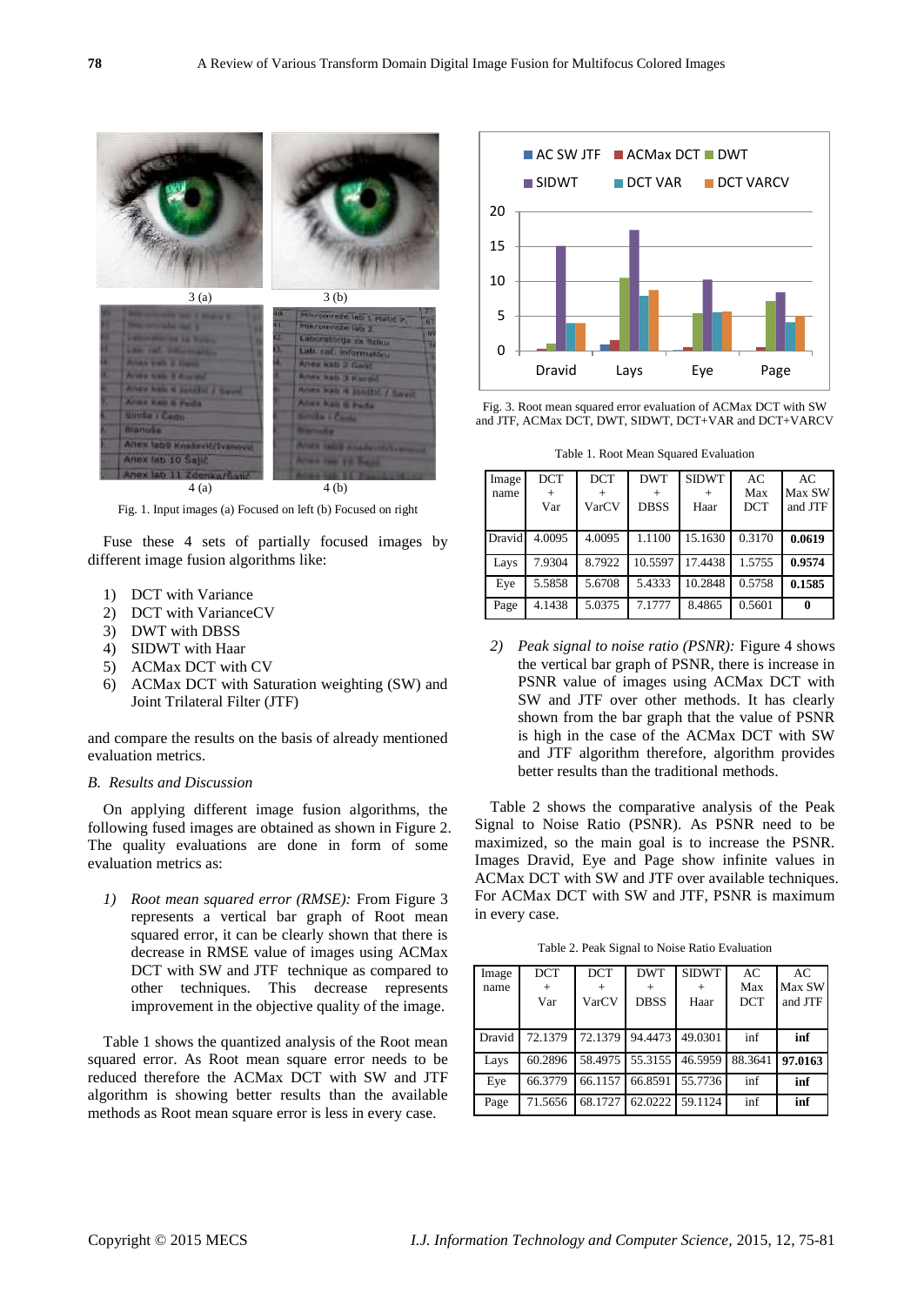| Image<br>name | $DCT + Variance$ result $DCT + Variance + CV$                                                                                                                                                                                                                                                                                                                                                               | result                                                                                                                                                                                                                                                                                                                  | <b>DWT</b> with DBSS<br>result                                                                                                                                                                                                 | SWT with Haar result ACMax DCT result                                                                                                                                                                           |                                                                                                                                                                                                                                                                                                      | <b>ACMax DCT</b> with<br>SW and JTF result                                                                                                                                                                                                                                                                          |
|---------------|-------------------------------------------------------------------------------------------------------------------------------------------------------------------------------------------------------------------------------------------------------------------------------------------------------------------------------------------------------------------------------------------------------------|-------------------------------------------------------------------------------------------------------------------------------------------------------------------------------------------------------------------------------------------------------------------------------------------------------------------------|--------------------------------------------------------------------------------------------------------------------------------------------------------------------------------------------------------------------------------|-----------------------------------------------------------------------------------------------------------------------------------------------------------------------------------------------------------------|------------------------------------------------------------------------------------------------------------------------------------------------------------------------------------------------------------------------------------------------------------------------------------------------------|---------------------------------------------------------------------------------------------------------------------------------------------------------------------------------------------------------------------------------------------------------------------------------------------------------------------|
| Dravid        |                                                                                                                                                                                                                                                                                                                                                                                                             |                                                                                                                                                                                                                                                                                                                         |                                                                                                                                                                                                                                |                                                                                                                                                                                                                 |                                                                                                                                                                                                                                                                                                      |                                                                                                                                                                                                                                                                                                                     |
| Lays          |                                                                                                                                                                                                                                                                                                                                                                                                             |                                                                                                                                                                                                                                                                                                                         |                                                                                                                                                                                                                                |                                                                                                                                                                                                                 |                                                                                                                                                                                                                                                                                                      |                                                                                                                                                                                                                                                                                                                     |
| Eye           |                                                                                                                                                                                                                                                                                                                                                                                                             |                                                                                                                                                                                                                                                                                                                         |                                                                                                                                                                                                                                |                                                                                                                                                                                                                 |                                                                                                                                                                                                                                                                                                      |                                                                                                                                                                                                                                                                                                                     |
| Page          | <b>START INC &amp; ROLL (SC)</b><br><b>Continued by Link of</b><br>Allegation his 24 France<br><b>AND THE PROPERTY OF</b><br><b>ROAD ROAD &amp; Charles</b><br><b><i><u>Property and Company</u></i></b><br>North Life & Street of Persons<br><b>Rowsell Frank &amp; South &amp;</b><br><b>MORE CEASE</b><br><b>WASHED</b><br>Area book washing through<br>Anne tali in Fast"<br><b>THE VALUE OF STREET</b> | <b>Country State</b><br><b>Committee State</b><br><b>Alexandria In Trial</b><br>in all between.<br><b>Army Wall &amp; Basic</b><br><b>Robert Wales of Williams</b><br><b>Arms was a fundally</b><br><b>Allen Keep W Suite</b><br><b>Service Print</b><br><b>Ballion</b><br>Artest bei 2 strategitt<br>Area as an August | --<br><b>PERSONAL PROPERTY</b><br><b>Expertise</b><br><b>ANALYSIS CROOM</b><br>President & North Cl Valde<br>Street Loan & Books<br><b>SHARE THE</b><br><b>Building</b><br><b>Prove taxed Links</b><br>Arrest William Building | <b>The Second Second</b><br><b>Andel Has 3 Boxer</b><br><b>NATIONAL CORPORATION</b><br><b>North State of Taxable</b><br><b>STATISTICS</b><br><b>Stationary</b><br><b>Arms were a sense</b><br>Arers and 10 Kard | __<br><b>PERSONAL PROPERTY</b><br><b>State of the State</b><br>of an above the<br><b>Science of the American</b><br>Arms Sale T Window<br>Arrest with 4 Second L.<br><b>Service Printer of Persons</b><br><b>WARD LEAD</b><br><b>Alanda</b><br>ALCOHOL: NAT'L STATE OF<br><b>Aren all Ill Rail C</b> | <b>Contract of America</b><br><b>HANNAH ALE</b><br><b>LEARNER OF BEAT</b><br>on the control states<br><b>American Fillman</b><br><b>American Fisheri</b><br>Armed Harn & Hawker + House<br><b>Sevent Hotel &amp; Vicker</b><br><b>SHART TANKS</b><br><b>Sheeting</b><br>Anny 14th States School<br>Assembly Village |

Fig. 2. Fusion results on applying different image fusion algorithms



Fig. 4. Peak Signal to Noise Ratio evaluation of ACMax DCT with SW and JTF, ACMax DCT, DWT, SIDWT, DCT+Var and DCT+VarCV

*3) Structural similarity index (SSIM):* Figure 5 shows the bar graph of SSIM. The SSIM value is close to 1 in every case using ACMax DCT with SW and JTF method.This signifies enhancement in the objective quality of the image.



Fig. 5. Structural similarity index evaluation of ACMax DCT with SW and JTF, ACMax DCT, DWT, SIDWT, DCT+Var and DCT+VarCV

Table 3 shows the comparative analysis of the Mean Structural similarity index (SSIM). As SSIM should be equal to 1, thus ACMax DCT with SW and JTF algorithm produce good quality results than the existing techniques.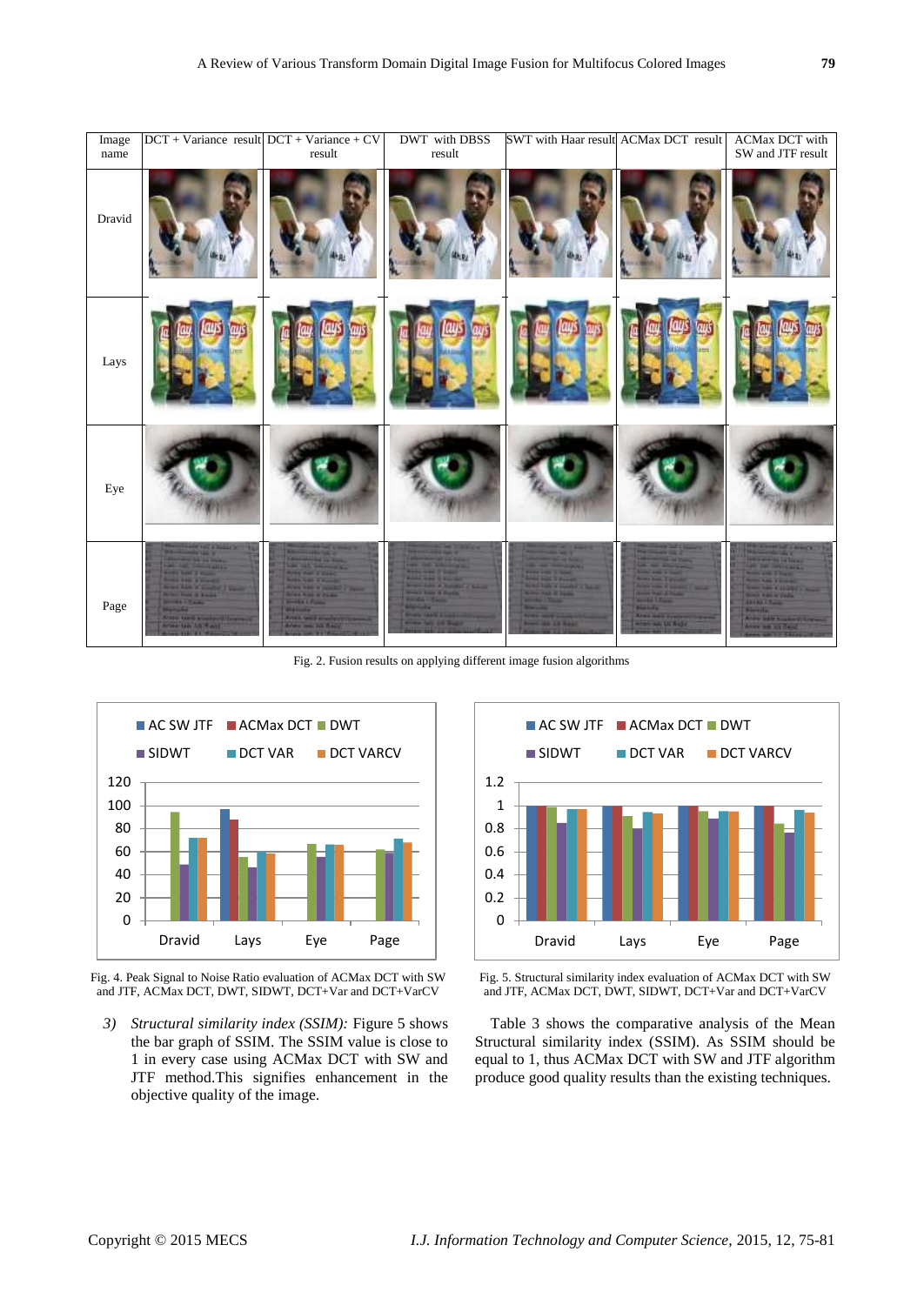| Image  | <b>DCT</b> | <b>DCT</b> | <b>DWT</b>  | <b>SIDWT</b> | AC         | AC      |
|--------|------------|------------|-------------|--------------|------------|---------|
| name   | $^{+}$     |            |             |              | Max        | Max SW  |
|        | Var        | VarCV      | <b>DBSS</b> | Haar         | <b>DCT</b> | and JTF |
| Dravid | 0.9718     | 0.9718     | 0.9994      | 0.8526       | 0.9995     | 0.9996  |
| Lays   | 0.9417     | 0.9337     | 0.9090      | 0.8019       | 0.9971     | 0.9975  |
| Eye    | 0.9546     | 0.9516     | 0.9534      | 0.8895       | 0.9983     | 0.9991  |
| Page   | 0.9645     | 0.9419     | 0.8468      | 0.7668       | 0.9984     |         |

Table 3. Structural similarity index Evaluation

*4) Spatial frequency (SF):* From 6 shows the bar graph of spatial frequency. There is increase in SF value of images using ACMax DCT method over other methods. This increase siginifies enhancement in the objective clarity of the image.



Fig. 6. Spatial frequency evaluation of ACMax DCT with SW and JTF, ACMax DCT, DWT, SIDWT, DCT+Var and DCT+VarCV

Table 4 shows the comparative analysis of the spatial frequency. Higher the value of spatial frequency, higher is the clarity of image. It has clearly shown that the value of SF is same in two methods ACMax DCT with SW and JTF and ACMax DCT techniques and increases in other existing techniques.

With respect to all the evaluations performed, the evaluated technique has performed better than traditional techniques in terms of image quality improvement under the light of all evaluation metrics.

| Image  | <b>DCT</b> | <b>DCT</b> | <b>DWT</b>  | <b>SIDWT</b> | AC         | AC      |
|--------|------------|------------|-------------|--------------|------------|---------|
| name   | $^+$       |            |             | $\pm$        | Max        | Max SW  |
|        | Var        | VarCV      | <b>DBSS</b> | Haar         | <b>DCT</b> | and JTF |
| Dravid | 5.2167     | 5.2167     | 5.4381      | 5.3832       | 6.0079     | 6.0079  |
| Lays   | 6.3752     | 6.3800     | 7.0427      | 6.4914       | 7.5475     | 7.5475  |
| Eye    | 4.6683     | 4.6714     | 5.0871      | 4.7520       | 5.7937     | 5.7937  |
| Page   | 5.4354     | 5.3928     | 5.7431      | 4.1334       | 6.4644     | 6.4644  |

Table 4. Spatial Frequency

## VI. CONCLUSION

The experimental results have shown that the quality of the resultant image produced by ACMax DCT with saturation weighting and joint trilateral filter technique is

of higher quality than the existing traditional techniques in DCT and DWT domain. Most of the existing methods have focused on gray scale images and they do not work on color images. ACMax DCT with SW and JTF method produces better results for colored images than state-ofthe-art methods. Moreover, the use of saturation weighting and Joint Trilateral Filter with ACMax DCT reduces the blockiness and also improves the sharpness of edges and reduce some random noise which is produced during fusion of two or more images.

#### **REFERENCES**

- [1] Garg, Rishu, Preeti Gupta, and Harvinder Kaur. "Survey on multi-focus image fusion algorithms." *Engineering and Computational Sciences (RAECS), 2014 Recent Advances in*. IEEE, 2014.
- [2] Li, Mingjing, and Yubing Dong. "Review on technology of pixel-level image fusion." *Measurement, Information and Control (ICMIC), 2013 International Conference on*. Vol. 1. IEEE, 2013.
- [3] Bai, Xiangzhi, Fugen Zhou, and Bindang Xue. "Edge preserved image fusion based on multiscale toggle contrast operator." *Image and Vision Computing*29.12 pp. 829-839, 2011.
- [4] Li, Qingping, et al. "Region-based multi-focus image fusion using the local spatial frequency." *Control and Decision Conference (CCDC), 2013 25th Chinese*. IEEE, 2013.
- [5] Prakash, Om, Richa Srivastava, and Ashish Khare. "Biorthogonal wavelet transform based image fusion using absolute maximum fusion rule."*Information & Communication Technologies (ICT), 2013 IEEE Conference on*. IEEE, 2013.
- [6] Bradley, Andrew P. "Shift-invariance in the discrete wavelet transform."*Proceedings of VIIth Digital Image Computing: Techniques and Applications. Sydney* (2003).
- [7] Tang, Jinshan. "A contrast based image fusion technique in the DCT domain."*Digital Signal Processing* 14.3 pp. 218-226, 2004.
- [8] Phamila, Y. Asnath Victy, and R. Amutha. "Discrete Cosine Transform based fusion of multi-focus images for visual sensor networks." *Signal Processing* 95 pp. 161- 170, 2014.
- [9] Rajalakshmi, S.; Chamundeeswari, V.Vijaya, "Mapping of mineral deposits using image fusion by PCA approach,"*Computer Communication and Systems, 2014 International Conference on*, pp.24-29, Feb. 2014.
- [10] Radhika, V.; Swamy, V.K.; Srininvas, K.S., "Performance evaluation of statistical measures for image fusion in spatial domain,"*Networks & Soft Computing (ICNSC), 2014 First International Conference on*, pp.348,354, 19- 20 Aug. 2014
- [11] Chuanming Wei; Blum, R.S., "Theoretical analysis of correlation-based quality measures for weighted averaging image fusion,"*Information Sciences and Systems, 2009. CISS 2009. 43rd Annual Conference on*, vol., no., pp.363,368, 18-20 March 2009
- [12] Sahu, A.; Bhateja, V.; Krishn, A.; Himanshi, "Medical image fusion with Laplacian Pyramids,"*Medical Imaging, m-Health and Emerging Communication Systems (MedCom), 2014 International Conference on*, vol., no., pp.448,453, 7-8 Nov. 2014.
- [13] Fan Xu; Siuqin Su, "An Enhanced Infrared and Visible Image Fusion Method Based on Transform,"*Intelligent Human-Machine Systems and*